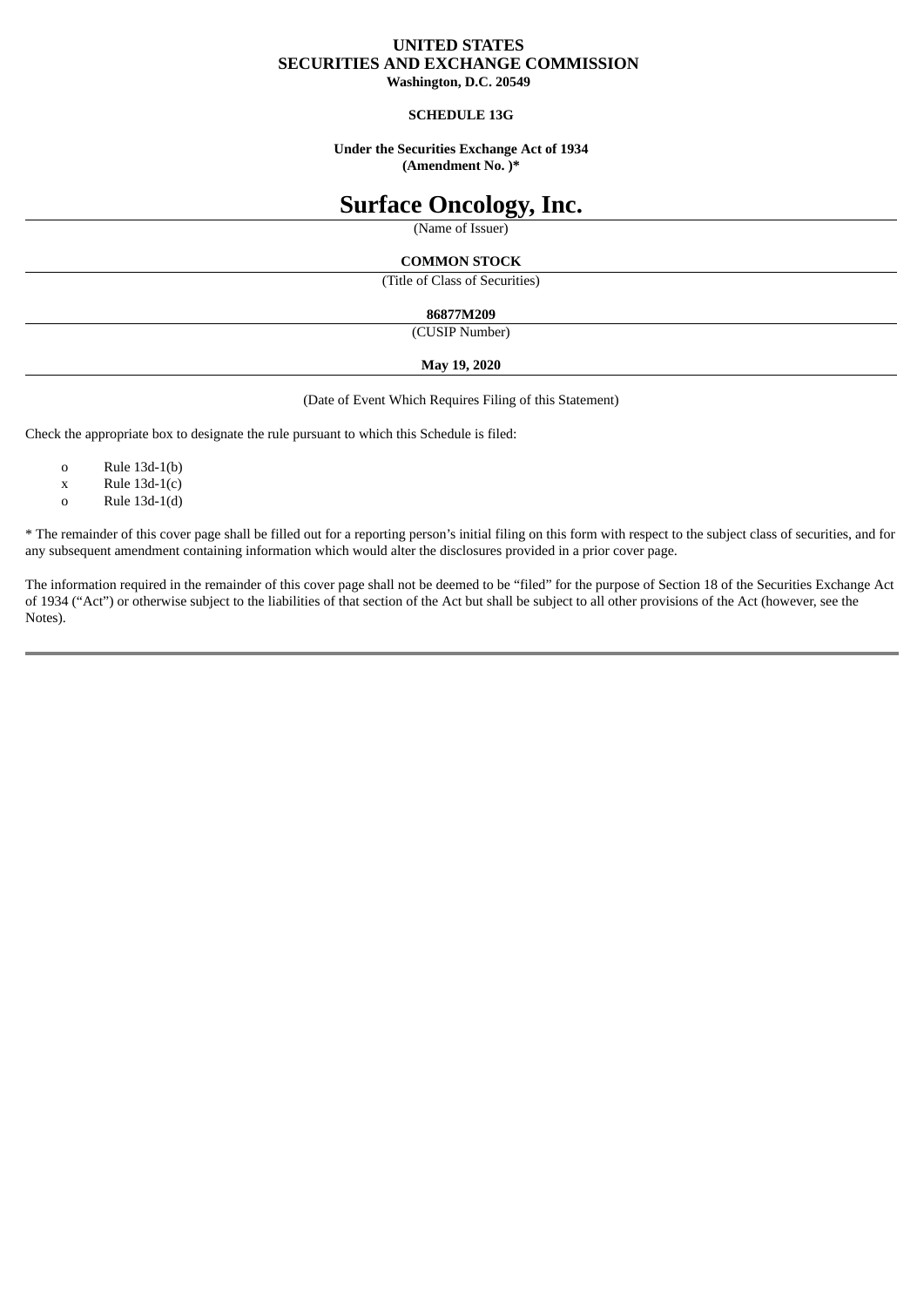| (a)<br>(b)                                                             | Check the Appropriate Box if a Member of a Group (See Instructions)<br>x(1)<br>$\mathsf{o}\,$ |
|------------------------------------------------------------------------|-----------------------------------------------------------------------------------------------|
|                                                                        |                                                                                               |
|                                                                        |                                                                                               |
|                                                                        |                                                                                               |
|                                                                        |                                                                                               |
|                                                                        |                                                                                               |
| Delaware                                                               | Citizenship or Place of Organization                                                          |
| 5.                                                                     | Sole Voting Power<br>$\bf{0}$                                                                 |
| 6.                                                                     | <b>Shared Voting Power</b><br>3,877,895(2)                                                    |
| 7.                                                                     | Sole Dispositive Power<br>$\bf{0}$                                                            |
| 8.                                                                     | <b>Shared Dispositive Power</b><br>3,877,895(2)                                               |
| 3,877,895(2)                                                           | Aggregate Amount Beneficially Owned by Each Reporting Person                                  |
|                                                                        | Check if the Aggregate Amount in Row (9) Excludes Certain Shares (See Instructions) o         |
| Percent of Class Represented by Amount in Row (9)<br>11.<br>$9.9\%(3)$ |                                                                                               |
|                                                                        | Type of Reporting Person (See Instructions)                                                   |
|                                                                        | <b>SEC Use Only</b><br>PN                                                                     |

(1) Venrock Healthcare Capital Partners II, L.P., VHCP Co-Investment Holdings II, LLC, Venrock Healthcare Capital Partners III, L.P., VHCP Co-Investment Holdings III, LLC, VHCP Management II, LLC, VHCP Management III, LLC, Nimish Shah and Bong Koh are members of a group for the purposes of this Schedule 13G.

(2) Consists of 1,024,928 shares owned by Venrock Healthcare Capital Partners II, L.P., 415,323 shares owned by VHCP Co-Investment Holdings II, LLC, 2,216,217 shares owned by Venrock Healthcare Capital Partners III, L.P. and 221,427 shares owned by VHCP Co-Investment Holdings III, LLC.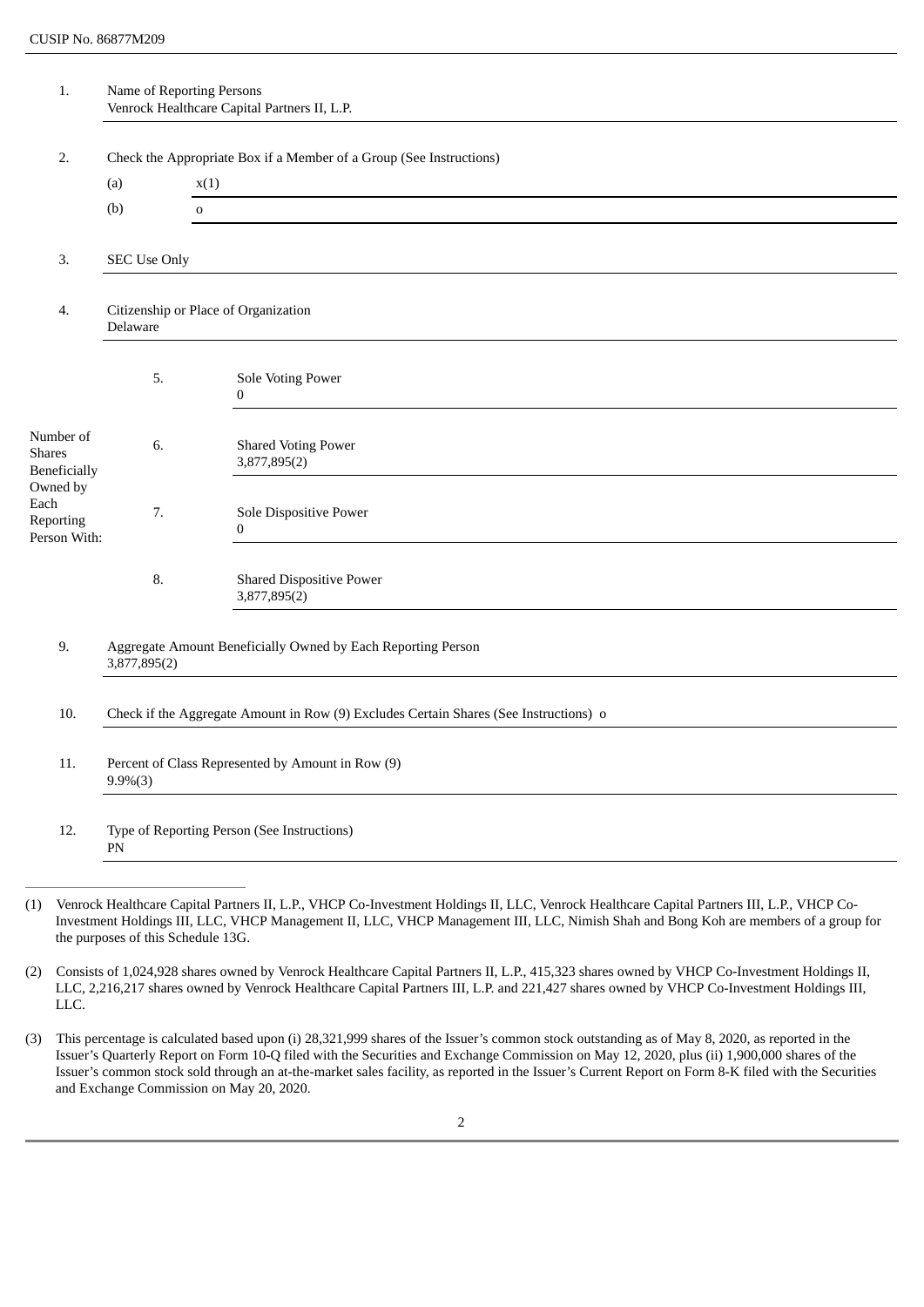| 1.                                            |                                                                                       | Name of Reporting Persons<br>VHCP Co-Investment Holdings II, LLC    |
|-----------------------------------------------|---------------------------------------------------------------------------------------|---------------------------------------------------------------------|
| 2.                                            |                                                                                       | Check the Appropriate Box if a Member of a Group (See Instructions) |
|                                               | (a)                                                                                   | x(1)                                                                |
|                                               | (b)                                                                                   | $\mathsf{o}\,$                                                      |
|                                               |                                                                                       |                                                                     |
| 3.                                            | <b>SEC Use Only</b>                                                                   |                                                                     |
| 4.                                            | Delaware                                                                              | Citizenship or Place of Organization                                |
|                                               | 5.                                                                                    | Sole Voting Power<br>$\bf{0}$                                       |
| Number of<br>Shares<br><b>Beneficially</b>    | 6.                                                                                    | <b>Shared Voting Power</b><br>3,877,895(2)                          |
| Owned by<br>Each<br>Reporting<br>Person With: | 7.                                                                                    | Sole Dispositive Power<br>$\bf{0}$                                  |
|                                               | 8.                                                                                    | <b>Shared Dispositive Power</b><br>3,877,895(2)                     |
| 9.                                            | 3,877,895(2)                                                                          | Aggregate Amount Beneficially Owned by Each Reporting Person        |
| 10.                                           | Check if the Aggregate Amount in Row (9) Excludes Certain Shares (See Instructions) o |                                                                     |
| 11.                                           | Percent of Class Represented by Amount in Row (9)<br>$9.9\%(3)$                       |                                                                     |
| 12.                                           | <b>OO</b>                                                                             | Type of Reporting Person (See Instructions)                         |
|                                               |                                                                                       |                                                                     |

(1) Venrock Healthcare Capital Partners II, L.P., VHCP Co-Investment Holdings II, LLC, Venrock Healthcare Capital Partners III, L.P., VHCP Co-Investment Holdings III, LLC, VHCP Management II, LLC, VHCP Management III, LLC, Nimish Shah and Bong Koh are members of a group for the purposes of this Schedule 13G.

(2) Consists of 1,024,928 shares owned by Venrock Healthcare Capital Partners II, L.P., 415,323 shares owned by VHCP Co-Investment Holdings II, LLC, 2,216,217 shares owned by Venrock Healthcare Capital Partners III, L.P. and 221,427 shares owned by VHCP Co-Investment Holdings III, LLC.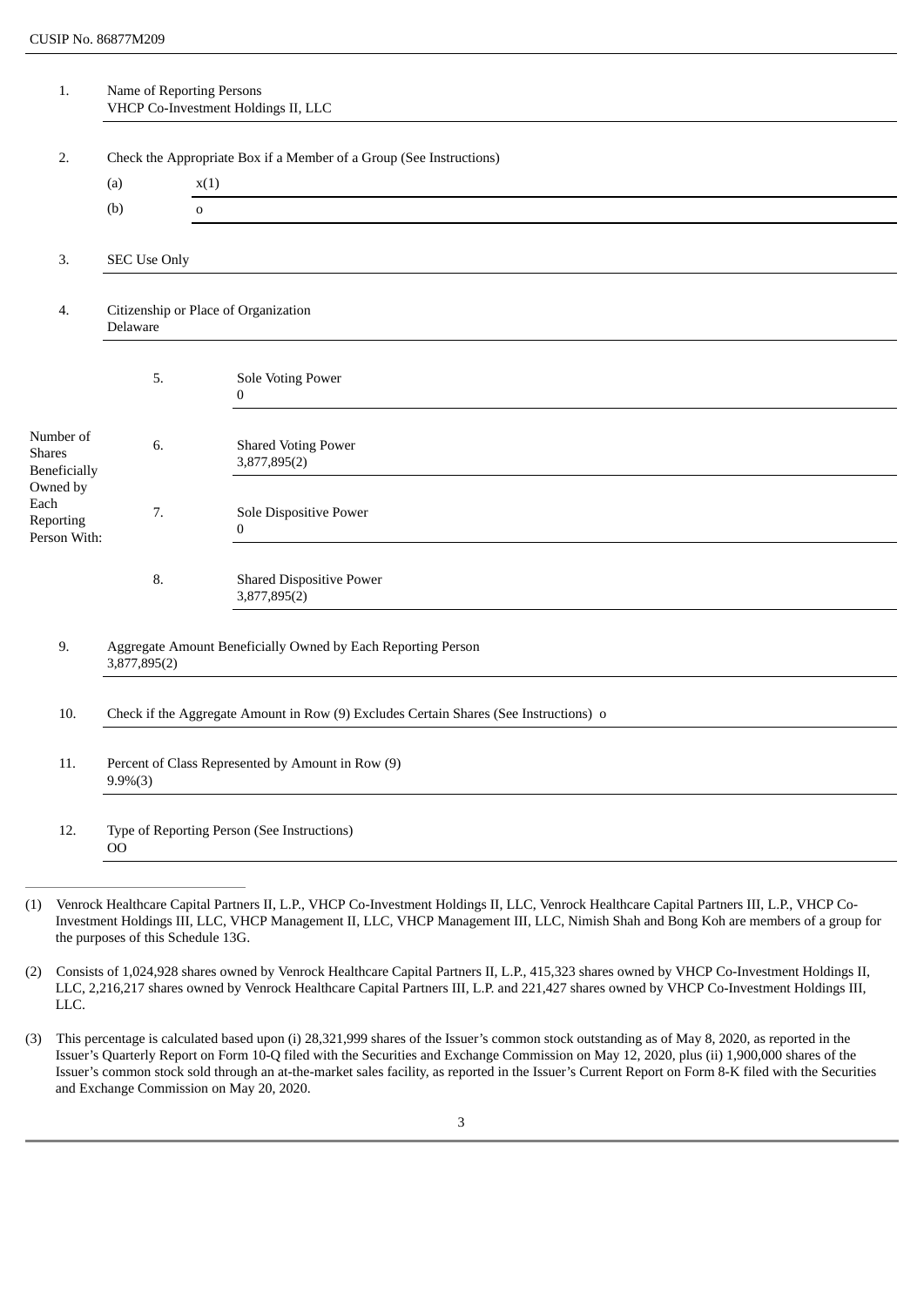| 1.                                            | Name of Reporting Persons<br>Venrock Healthcare Capital Partners III, L.P.            |                                                                     |
|-----------------------------------------------|---------------------------------------------------------------------------------------|---------------------------------------------------------------------|
| 2.                                            |                                                                                       | Check the Appropriate Box if a Member of a Group (See Instructions) |
|                                               | (a)                                                                                   | x(1)                                                                |
|                                               | (b)                                                                                   | $\mathsf{O}\xspace$                                                 |
| 3.                                            | <b>SEC Use Only</b>                                                                   |                                                                     |
| 4.                                            | Citizenship or Place of Organization<br>Delaware                                      |                                                                     |
|                                               | 5.                                                                                    | Sole Voting Power<br>$\boldsymbol{0}$                               |
| Number of<br>Shares<br>Beneficially           | 6.                                                                                    | <b>Shared Voting Power</b><br>3,877,895(2)                          |
| Owned by<br>Each<br>Reporting<br>Person With: | 7.                                                                                    | Sole Dispositive Power<br>$\bf{0}$                                  |
|                                               | 8.                                                                                    | <b>Shared Dispositive Power</b><br>3,877,895(2)                     |
| 9.                                            | Aggregate Amount Beneficially Owned by Each Reporting Person<br>3,877,895(2)          |                                                                     |
| 10.                                           | Check if the Aggregate Amount in Row (9) Excludes Certain Shares (See Instructions) o |                                                                     |
| 11.                                           | Percent of Class Represented by Amount in Row (9)<br>$9.9\%(3)$                       |                                                                     |
| 12.                                           | ${\rm PN}$                                                                            | Type of Reporting Person (See Instructions)                         |
|                                               |                                                                                       |                                                                     |

(1) Venrock Healthcare Capital Partners II, L.P., VHCP Co-Investment Holdings II, LLC, Venrock Healthcare Capital Partners III, L.P., VHCP Co-Investment Holdings III, LLC, VHCP Management II, LLC, VHCP Management III, LLC, Nimish Shah and Bong Koh are members of a group for the purposes of this Schedule 13G.

(2) Consists of 1,024,928 shares owned by Venrock Healthcare Capital Partners II, L.P., 415,323 shares owned by VHCP Co-Investment Holdings II, LLC, 2,216,217 shares owned by Venrock Healthcare Capital Partners III, L.P. and 221,427 shares owned by VHCP Co-Investment Holdings III, LLC.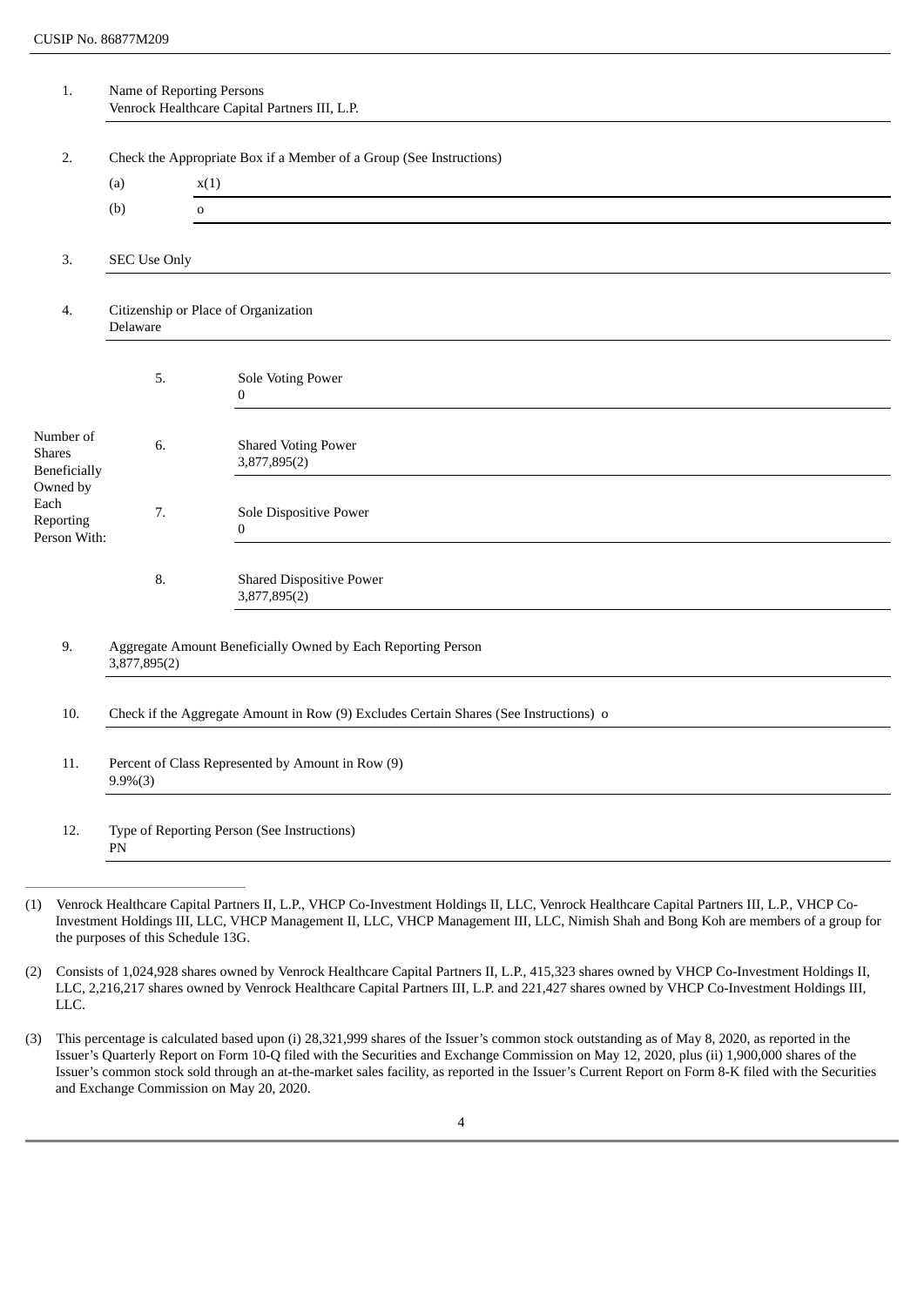| 1.                                                     |                                                                                       | Name of Reporting Persons<br>VHCP Co-Investment Holdings III, LLC   |
|--------------------------------------------------------|---------------------------------------------------------------------------------------|---------------------------------------------------------------------|
|                                                        |                                                                                       | Check the Appropriate Box if a Member of a Group (See Instructions) |
| 2.                                                     | (a)                                                                                   | x(1)                                                                |
|                                                        | (b)                                                                                   | $\mathbf 0$                                                         |
|                                                        |                                                                                       |                                                                     |
| 3.                                                     | <b>SEC Use Only</b>                                                                   |                                                                     |
| Citizenship or Place of Organization<br>4.<br>Delaware |                                                                                       |                                                                     |
|                                                        | 5.                                                                                    | Sole Voting Power<br>$\boldsymbol{0}$                               |
| Number of<br>Shares<br><b>Beneficially</b>             | 6.                                                                                    | <b>Shared Voting Power</b><br>3,877,895(2)                          |
| Owned by<br>Each<br>Reporting<br>Person With:          | 7.                                                                                    | Sole Dispositive Power<br>$\bf{0}$                                  |
|                                                        | 8.                                                                                    | <b>Shared Dispositive Power</b><br>3,877,895(2)                     |
| 9.                                                     | Aggregate Amount Beneficially Owned by Each Reporting Person<br>3,877,895(2)          |                                                                     |
| 10.                                                    | Check if the Aggregate Amount in Row (9) Excludes Certain Shares (See Instructions) o |                                                                     |
| 11.                                                    | Percent of Class Represented by Amount in Row (9)<br>$9.9\%(3)$                       |                                                                     |
| 12.                                                    | $_{\rm OO}$                                                                           | Type of Reporting Person (See Instructions)                         |
|                                                        |                                                                                       |                                                                     |

(1) Venrock Healthcare Capital Partners II, L.P., VHCP Co-Investment Holdings II, LLC, Venrock Healthcare Capital Partners III, L.P., VHCP Co-Investment Holdings III, LLC, VHCP Management II, LLC, VHCP Management III, LLC, Nimish Shah and Bong Koh are members of a group for the purposes of this Schedule 13G.

(2) Consists of 1,024,928 shares owned by Venrock Healthcare Capital Partners II, L.P., 415,323 shares owned by VHCP Co-Investment Holdings II, LLC, 2,216,217 shares owned by Venrock Healthcare Capital Partners III, L.P. and 221,427 shares owned by VHCP Co-Investment Holdings III, LLC.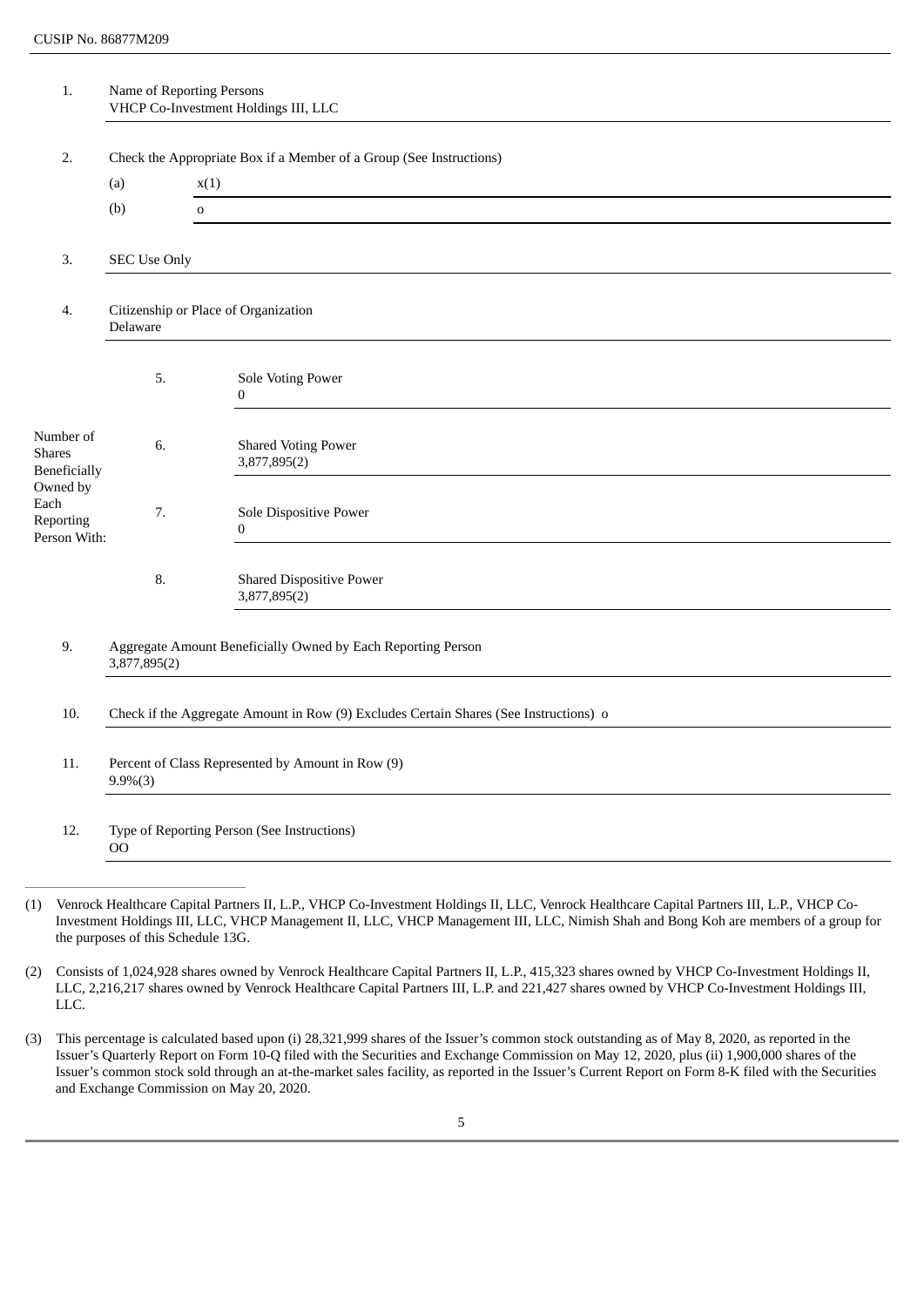| 1.                                                     |                                                                                       | Name of Reporting Persons<br>VHCP Management II, LLC                |
|--------------------------------------------------------|---------------------------------------------------------------------------------------|---------------------------------------------------------------------|
| 2.                                                     |                                                                                       | Check the Appropriate Box if a Member of a Group (See Instructions) |
|                                                        | (a)                                                                                   | x(1)                                                                |
|                                                        | (b)                                                                                   | $\mathbf 0$                                                         |
|                                                        |                                                                                       |                                                                     |
| 3.                                                     | <b>SEC Use Only</b>                                                                   |                                                                     |
| Citizenship or Place of Organization<br>4.<br>Delaware |                                                                                       |                                                                     |
|                                                        | 5.                                                                                    | Sole Voting Power<br>$\bf{0}$                                       |
| Number of<br><b>Shares</b><br>Beneficially             | 6.                                                                                    | <b>Shared Voting Power</b><br>3,877,895(2)                          |
| Owned by<br>Each<br>Reporting<br>Person With:          | 7.                                                                                    | Sole Dispositive Power<br>$\bf{0}$                                  |
|                                                        | 8.                                                                                    | <b>Shared Dispositive Power</b><br>3,877,895(2)                     |
| 9.                                                     | 3,877,895(2)                                                                          | Aggregate Amount Beneficially Owned by Each Reporting Person        |
| 10.                                                    | Check if the Aggregate Amount in Row (9) Excludes Certain Shares (See Instructions) o |                                                                     |
| 11.                                                    | Percent of Class Represented by Amount in Row (9)<br>$9.9\%(3)$                       |                                                                     |
| 12.                                                    | O <sub>O</sub>                                                                        | Type of Reporting Person (See Instructions)                         |
|                                                        |                                                                                       |                                                                     |

- (1) Venrock Healthcare Capital Partners II, L.P., VHCP Co-Investment Holdings II, LLC, Venrock Healthcare Capital Partners III, L.P., VHCP Co-Investment Holdings III, LLC, VHCP Management II, LLC, VHCP Management III, LLC, Nimish Shah and Bong Koh are members of a group for the purposes of this Schedule 13G.
- (2) Consists of 1,024,928 shares owned by Venrock Healthcare Capital Partners II, L.P., 415,323 shares owned by VHCP Co-Investment Holdings II, LLC, 2,216,217 shares owned by Venrock Healthcare Capital Partners III, L.P. and 221,427 shares owned by VHCP Co-Investment Holdings III, LLC.
- (3) This percentage is calculated based upon (i) 28,321,999 shares of the Issuer's common stock outstanding as of May 8, 2020, as reported in the Issuer's Quarterly Report on Form 10-Q filed with the Securities and Exchange Commission on May 12, 2020, plus (ii) 1,900,000 shares of the Issuer's common stock sold through an at-the-market sales facility, as reported in the Issuer's Current Report on Form 8-K filed with the Securities and Exchange Commission on May 20, 2020.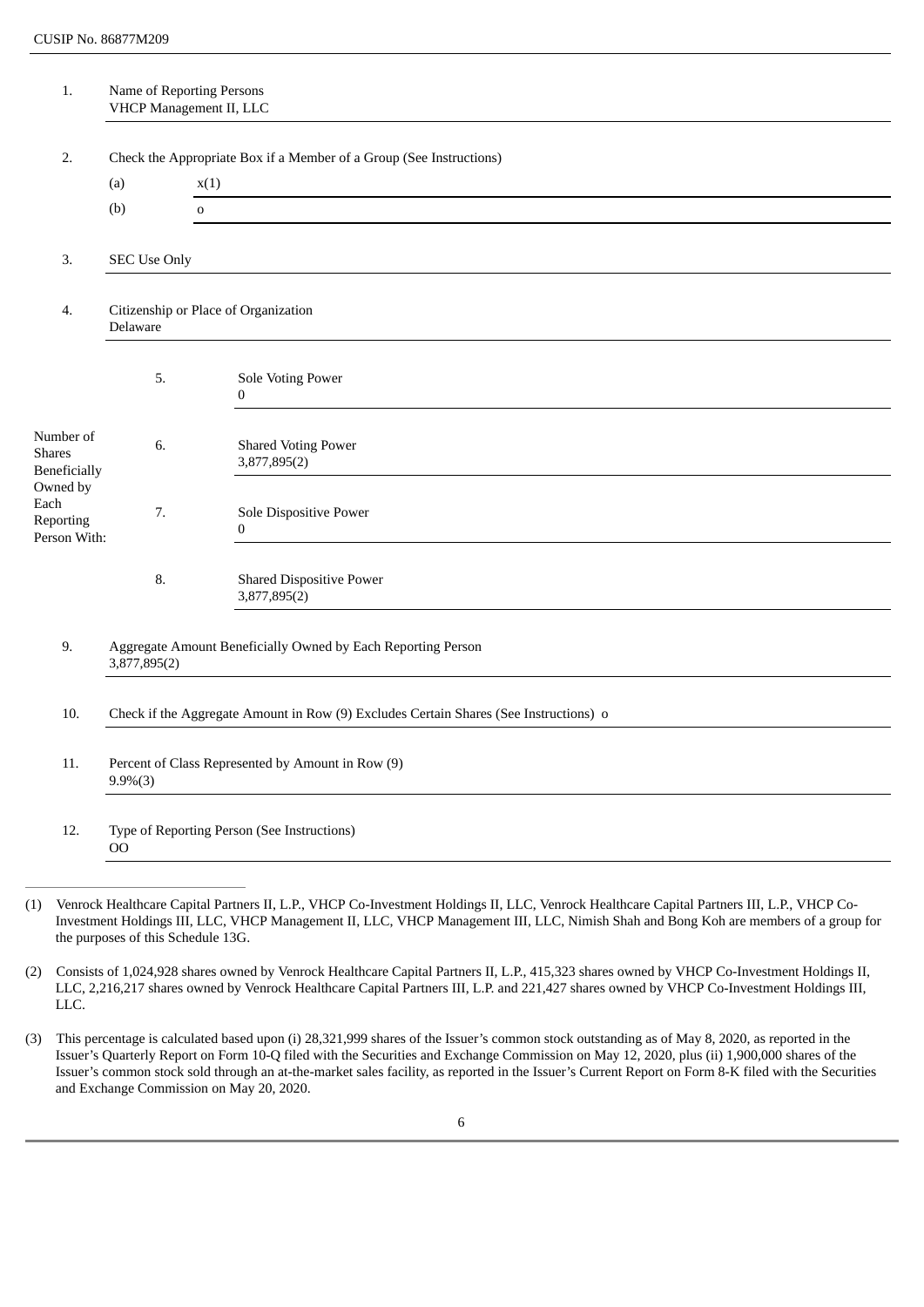| 1.                                                     | Name of Reporting Persons<br>VHCP Management III, LLC                                 |                                                                     |  |  |
|--------------------------------------------------------|---------------------------------------------------------------------------------------|---------------------------------------------------------------------|--|--|
|                                                        |                                                                                       |                                                                     |  |  |
| 2.                                                     |                                                                                       | Check the Appropriate Box if a Member of a Group (See Instructions) |  |  |
|                                                        | (a)<br>(b)                                                                            | x(1)<br>$\mathbf 0$                                                 |  |  |
|                                                        |                                                                                       |                                                                     |  |  |
| 3.                                                     | <b>SEC Use Only</b>                                                                   |                                                                     |  |  |
| Citizenship or Place of Organization<br>4.<br>Delaware |                                                                                       |                                                                     |  |  |
|                                                        | 5.                                                                                    | Sole Voting Power<br>$\bf{0}$                                       |  |  |
| Number of<br><b>Shares</b><br>Beneficially             | 6.                                                                                    | <b>Shared Voting Power</b><br>3,877,895(2)                          |  |  |
| Owned by<br>Each<br>Reporting<br>Person With:          | 7.                                                                                    | Sole Dispositive Power<br>$\bf{0}$                                  |  |  |
|                                                        | 8.                                                                                    | <b>Shared Dispositive Power</b><br>3,877,895(2)                     |  |  |
| 9.                                                     | 3,877,895(2)                                                                          | Aggregate Amount Beneficially Owned by Each Reporting Person        |  |  |
| 10.                                                    | Check if the Aggregate Amount in Row (9) Excludes Certain Shares (See Instructions) o |                                                                     |  |  |
| 11.                                                    | Percent of Class Represented by Amount in Row (9)<br>$9.9\%(3)$                       |                                                                     |  |  |
| 12.                                                    | $_{\rm OO}$                                                                           | Type of Reporting Person (See Instructions)                         |  |  |
|                                                        |                                                                                       |                                                                     |  |  |

(1) Venrock Healthcare Capital Partners II, L.P., VHCP Co-Investment Holdings II, LLC, Venrock Healthcare Capital Partners III, L.P., VHCP Co-Investment Holdings III, LLC, VHCP Management II, LLC, VHCP Management III, LLC, Nimish Shah and Bong Koh are members of a group for the purposes of this Schedule 13G.

(2) Consists of 1,024,928 shares owned by Venrock Healthcare Capital Partners II, L.P., 415,323 shares owned by VHCP Co-Investment Holdings II, LLC, 2,216,217 shares owned by Venrock Healthcare Capital Partners III, L.P. and 221,427 shares owned by VHCP Co-Investment Holdings III, LLC.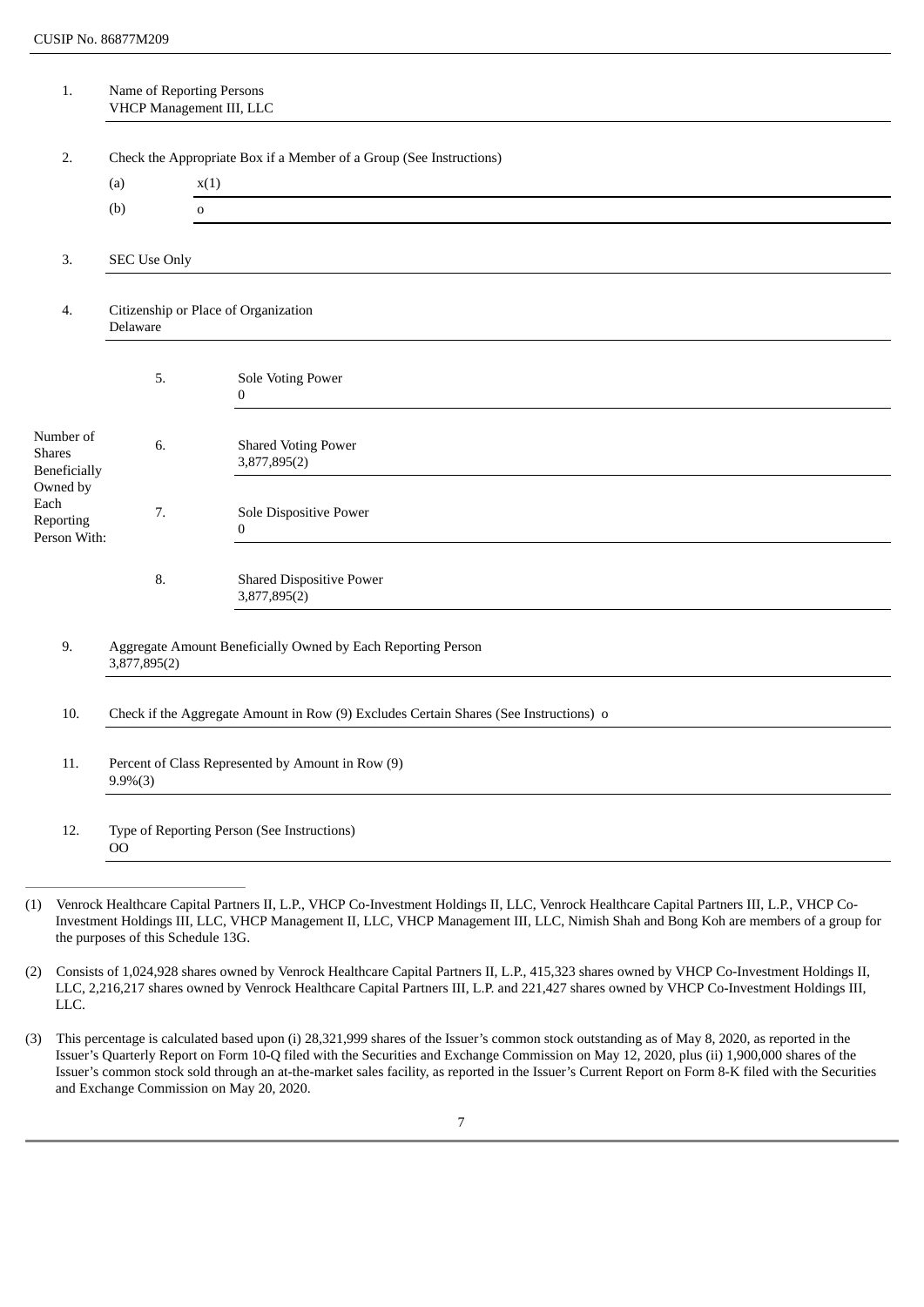| 1.                                                                 | Name of Reporting Persons<br>Shah, Nimish                                             |                                                                             |  |
|--------------------------------------------------------------------|---------------------------------------------------------------------------------------|-----------------------------------------------------------------------------|--|
|                                                                    |                                                                                       |                                                                             |  |
| 2.                                                                 |                                                                                       | Check the Appropriate Box if a Member of a Group (See Instructions)<br>x(1) |  |
|                                                                    | (a)<br>(b)                                                                            | $\mathbf 0$                                                                 |  |
|                                                                    |                                                                                       |                                                                             |  |
| 3.                                                                 | <b>SEC Use Only</b>                                                                   |                                                                             |  |
| Citizenship or Place of Organization<br>4.<br><b>United States</b> |                                                                                       |                                                                             |  |
|                                                                    | 5.                                                                                    | Sole Voting Power<br>$\bf{0}$                                               |  |
| Number of<br><b>Shares</b><br><b>Beneficially</b>                  | 6.                                                                                    | <b>Shared Voting Power</b><br>3,877,895(2)                                  |  |
| Owned by<br>Each<br>Reporting<br>Person With:                      | 7.                                                                                    | Sole Dispositive Power<br>$\bf{0}$                                          |  |
|                                                                    | 8.                                                                                    | <b>Shared Dispositive Power</b><br>3,877,895(2)                             |  |
| 9.                                                                 | Aggregate Amount Beneficially Owned by Each Reporting Person<br>3,877,895(2)          |                                                                             |  |
| 10.                                                                | Check if the Aggregate Amount in Row (9) Excludes Certain Shares (See Instructions) o |                                                                             |  |
| 11.                                                                | Percent of Class Represented by Amount in Row (9)<br>$9.9\%(3)$                       |                                                                             |  |
| 12.                                                                | $\ensuremath{\text{IN}}$                                                              | Type of Reporting Person (See Instructions)                                 |  |
|                                                                    |                                                                                       |                                                                             |  |

(1) Venrock Healthcare Capital Partners II, L.P., VHCP Co-Investment Holdings II, LLC, Venrock Healthcare Capital Partners III, L.P., VHCP Co-Investment Holdings III, LLC, VHCP Management II, LLC, VHCP Management III, LLC, Nimish Shah and Bong Koh are members of a group for the purposes of this Schedule 13G.

(2) Consists of 1,024,928 shares owned by Venrock Healthcare Capital Partners II, L.P., 415,323 shares owned by VHCP Co-Investment Holdings II, LLC, 2,216,217 shares owned by Venrock Healthcare Capital Partners III, L.P. and 221,427 shares owned by VHCP Co-Investment Holdings III, LLC.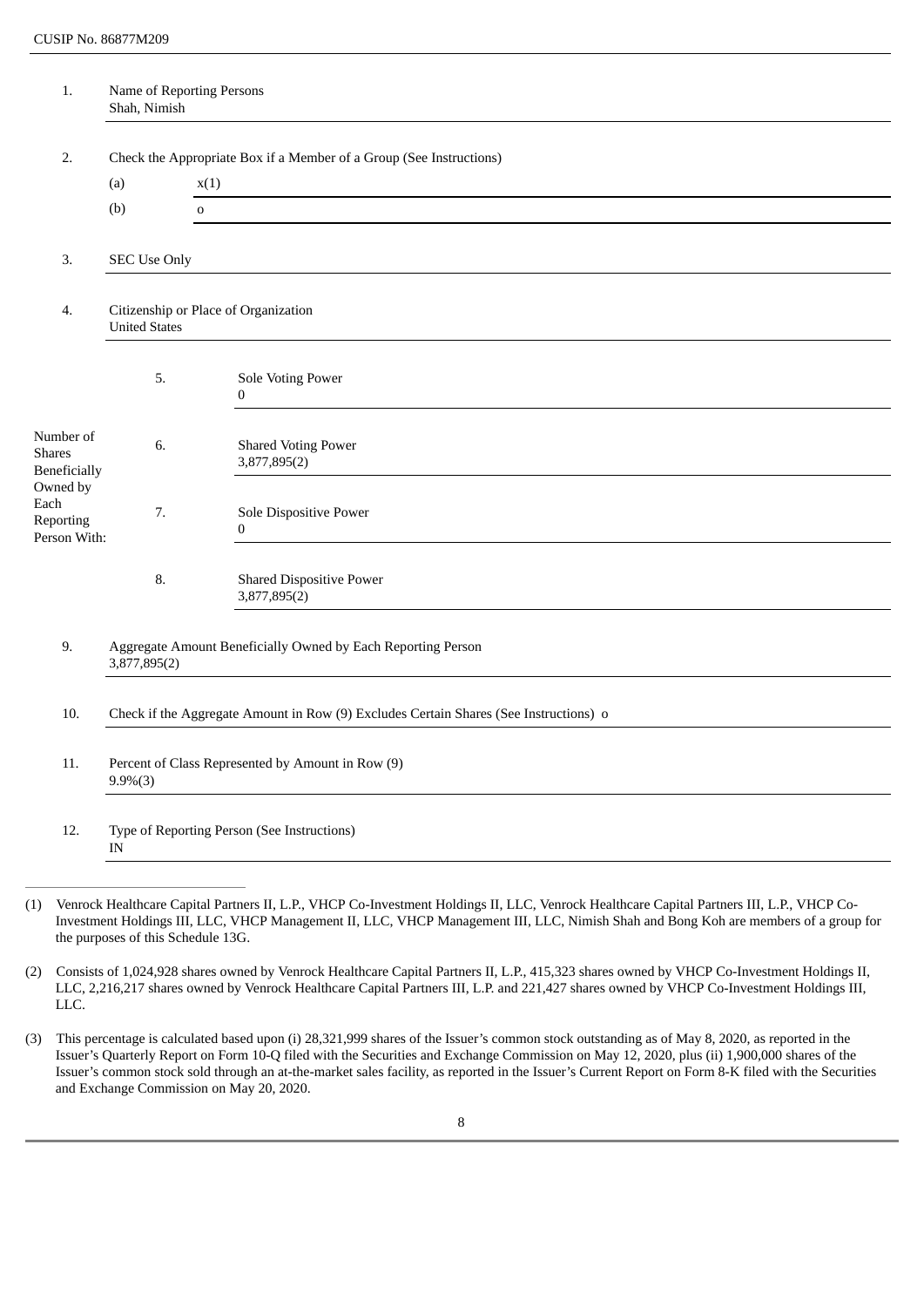| 1.                                                | Name of Reporting Persons<br>Koh, Bong                                                |                                                                     |  |  |
|---------------------------------------------------|---------------------------------------------------------------------------------------|---------------------------------------------------------------------|--|--|
|                                                   |                                                                                       |                                                                     |  |  |
| 2.                                                |                                                                                       | Check the Appropriate Box if a Member of a Group (See Instructions) |  |  |
|                                                   | (a)<br>(b)                                                                            | x(1)<br>$\mathbf 0$                                                 |  |  |
|                                                   |                                                                                       |                                                                     |  |  |
| 3.                                                | <b>SEC Use Only</b>                                                                   |                                                                     |  |  |
| 4.                                                | Citizenship or Place of Organization<br><b>United States</b>                          |                                                                     |  |  |
|                                                   | 5.                                                                                    | Sole Voting Power<br>$\boldsymbol{0}$                               |  |  |
| Number of<br><b>Shares</b><br><b>Beneficially</b> | 6.                                                                                    | <b>Shared Voting Power</b><br>3,877,895(2)                          |  |  |
| Owned by<br>Each<br>Reporting<br>Person With:     | 7.                                                                                    | Sole Dispositive Power<br>$\bf{0}$                                  |  |  |
|                                                   | 8.                                                                                    | <b>Shared Dispositive Power</b><br>3,877,895(2)                     |  |  |
| 9.                                                | 3,877,895(2)                                                                          | Aggregate Amount Beneficially Owned by Each Reporting Person        |  |  |
| 10.                                               | Check if the Aggregate Amount in Row (9) Excludes Certain Shares (See Instructions) o |                                                                     |  |  |
| 11.                                               | Percent of Class Represented by Amount in Row (9)<br>$9.9\%(3)$                       |                                                                     |  |  |
| 12.                                               | $\ensuremath{\text{IN}}$                                                              | Type of Reporting Person (See Instructions)                         |  |  |
|                                                   |                                                                                       |                                                                     |  |  |

(1) Venrock Healthcare Capital Partners II, L.P., VHCP Co-Investment Holdings II, LLC, Venrock Healthcare Capital Partners III, L.P., VHCP Co-Investment Holdings III, LLC, VHCP Management II, LLC, VHCP Management III, LLC, Nimish Shah and Bong Koh are members of a group for the purposes of this Schedule 13G.

(2) Consists of 1,024,928 shares owned by Venrock Healthcare Capital Partners II, L.P., 415,323 shares owned by VHCP Co-Investment Holdings II, LLC, 2,216,217 shares owned by Venrock Healthcare Capital Partners III, L.P. and 221,427 shares owned by VHCP Co-Investment Holdings III, LLC.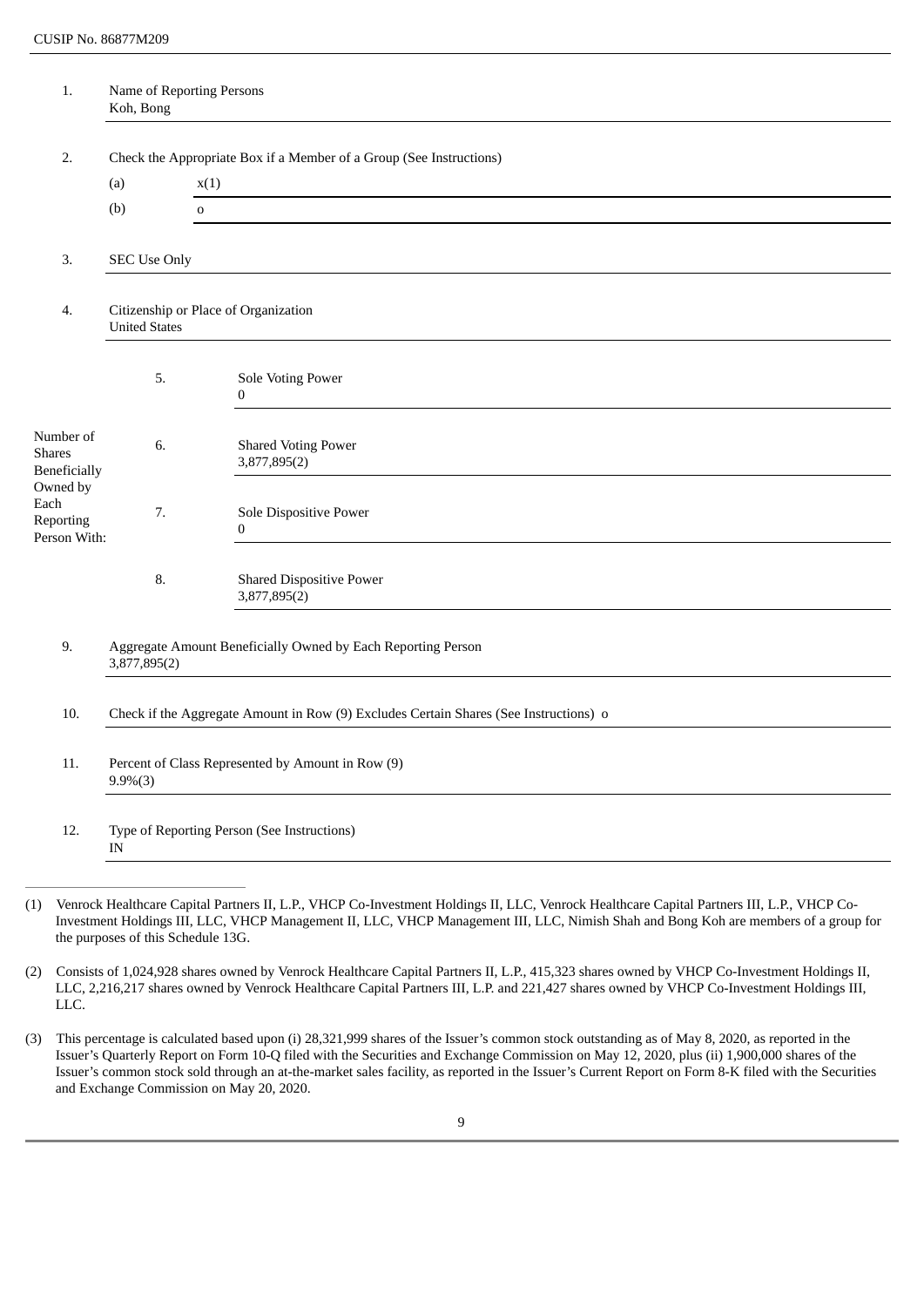Introductory Note: This Schedule 13G is filed on behalf of Venrock Healthcare Capital Partners II, L.P., a limited partnership organized under the laws of the State of Delaware ("VHCP II LP"), VHCP Co-Investment Holdings II, LLC, a limited liability company organized under the laws of the State of Delaware ("VHCP Co-Investment II"), Venrock Healthcare Capital Partners III, L.P., a limited partnership organized under the laws of the State of Delaware ("VHCP III LP"), VHCP Co-Investment Holdings III, LLC, a limited liability company organized under the laws of the State of Delaware ("VHCP Co-Investment III"), VHCP Management II, LLC, a limited liability company organized under the laws of the State of Delaware ("VHCP Management II"), VHCP Management III, LLC, a limited liability company organized under the laws of the State of Delaware ("VHCP Management III" and collectively with VHCP II LP, VHCP Co-Investment II, VHCP III LP, VHCP Co-Investment III and VHCP Management II, the "Venrock Entities"), Nimish Shah ("Shah") and Bong Koh ("Koh") in respect of Common Stock of Surface Oncology, Inc.

## **Item 1.**

|         | (a) | Name of Issuer                                              |                                                                                                          |
|---------|-----|-------------------------------------------------------------|----------------------------------------------------------------------------------------------------------|
|         |     | Surface Oncology, Inc.                                      |                                                                                                          |
|         | (b) | Address of Issuer's Principal Executive Offices             |                                                                                                          |
|         |     | 50 Hampshire Street, 8th Floor                              |                                                                                                          |
|         |     | Cambridge, MA 02139                                         |                                                                                                          |
| Item 2. |     |                                                             |                                                                                                          |
|         | (a) | Name of Person Filing                                       |                                                                                                          |
|         |     | Venrock Healthcare Capital Partners II, L.P.                |                                                                                                          |
|         |     | VHCP Co-Investment Holdings II, LLC                         |                                                                                                          |
|         |     | Venrock Healthcare Capital Partners III, L.P.               |                                                                                                          |
|         |     | VHCP Co-Investment Holdings III, LLC                        |                                                                                                          |
|         |     | VHCP Management II, LLC                                     |                                                                                                          |
|         |     | VHCP Management III, LLC                                    |                                                                                                          |
|         |     | Nimish Shah                                                 |                                                                                                          |
|         |     | Bong Koh                                                    |                                                                                                          |
|         | (b) | Address of Principal Business Office or, if none, Residence |                                                                                                          |
|         |     | New York Office:                                            | Palo Alto Office:                                                                                        |
|         |     | 7 Bryant Park                                               | 3340 Hillview Avenue                                                                                     |
|         |     | 23rd Floor                                                  | Palo Alto, CA 94304                                                                                      |
|         |     | New York, NY 10018                                          |                                                                                                          |
|         | (c) | Citizenship                                                 |                                                                                                          |
|         |     |                                                             | All of the Venrock Entities were organized in Delaware. The individuals are both United States citizens. |
|         | (d) | <b>Title of Class of Securities</b>                         |                                                                                                          |
|         |     | Common Stock                                                |                                                                                                          |
|         | (e) | <b>CUSIP Number</b>                                         |                                                                                                          |
|         |     | 86877M209                                                   |                                                                                                          |
|         |     |                                                             | 10                                                                                                       |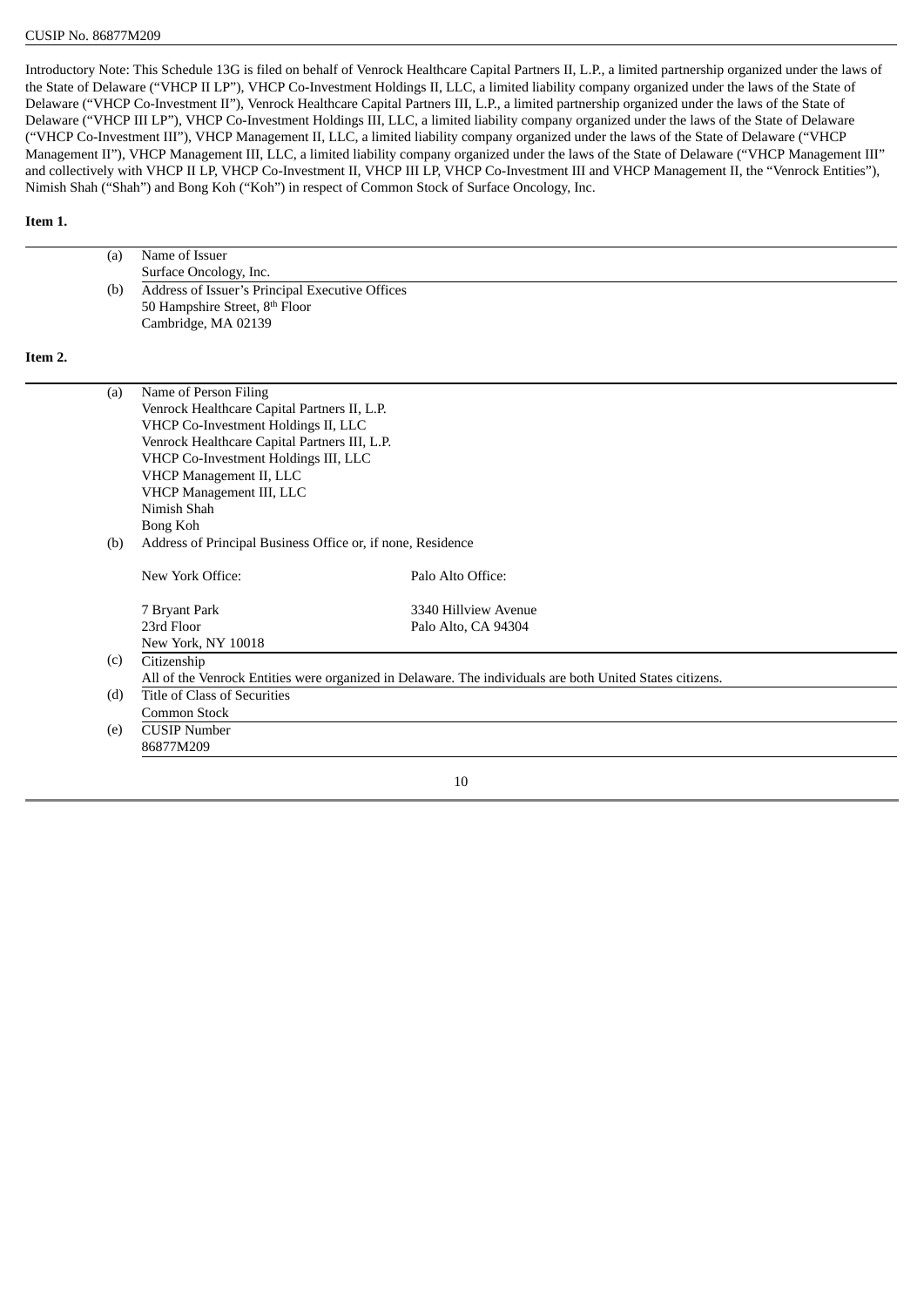| Item 3. |                | If this statement is filed pursuant to $\S$ 240.13d-1(b), or 240.13d-2(b) or (c), check whether the person filing is a: |                  |
|---------|----------------|-------------------------------------------------------------------------------------------------------------------------|------------------|
|         | Not applicable |                                                                                                                         |                  |
| Item 4. | Ownership      |                                                                                                                         |                  |
|         |                | (a) Amount beneficially owned as of May 29, 2020:                                                                       |                  |
|         |                | Venrock Healthcare Capital Partners II, L.P.                                                                            | 3,877,895(1)     |
|         |                | VHCP Co-Investment Holdings II, LLC                                                                                     | 3,877,895(1)     |
|         |                | Venrock Healthcare Capital Partners III, L.P.                                                                           | 3,877,895(1)     |
|         |                | VHCP Co-Investment Holdings III, LLC                                                                                    | 3,877,895(1)     |
|         |                | <b>VHCP Management II, LLC</b>                                                                                          | 3,877,895(1)     |
|         |                | VHCP Management III, LLC                                                                                                | 3,877,895(1)     |
|         |                | Nimish Shah                                                                                                             | 3,877,895(1)     |
|         |                | Bong Koh                                                                                                                | 3,877,895(1)     |
|         |                | (b) Percent of class as of May 29, 2020:                                                                                |                  |
|         |                | Venrock Healthcare Capital Partners II, L.P.                                                                            | 9.9%             |
|         |                | VHCP Co-Investment Holdings II, LLC                                                                                     | 9.9%             |
|         |                | Venrock Healthcare Capital Partners III, L.P.                                                                           | 9.9%             |
|         |                | VHCP Co-Investment Holdings III, LLC                                                                                    | 9.9%             |
|         |                | <b>VHCP Management II, LLC</b>                                                                                          | 9.9%             |
|         |                | VHCP Management III, LLC                                                                                                | 9.9%             |
|         |                | Nimish Shah                                                                                                             | 9.9%             |
|         |                | Bong Koh                                                                                                                | 9.9%             |
|         | (c)            | Number of shares as to which the person has, as of May 29, 2020:                                                        |                  |
|         | (i)            | Sole power to vote or to direct the vote                                                                                |                  |
|         |                | Venrock Healthcare Capital Partners II, L.P.                                                                            | $\boldsymbol{0}$ |
|         |                | VHCP Co-Investment Holdings II, LLC                                                                                     | $\mathbf{0}$     |
|         |                | Venrock Healthcare Capital Partners III, L.P.                                                                           | $\boldsymbol{0}$ |
|         |                | VHCP Co-Investment Holdings III, LLC                                                                                    | $\mathbf{0}$     |
|         |                | <b>VHCP Management II, LLC</b>                                                                                          | $\mathbf{0}$     |
|         |                | VHCP Management III, LLC                                                                                                | $\mathbf{0}$     |
|         |                | Nimish Shah                                                                                                             | $\boldsymbol{0}$ |
|         |                | Bong Koh                                                                                                                | $\mathbf{0}$     |
|         |                | 11                                                                                                                      |                  |

L,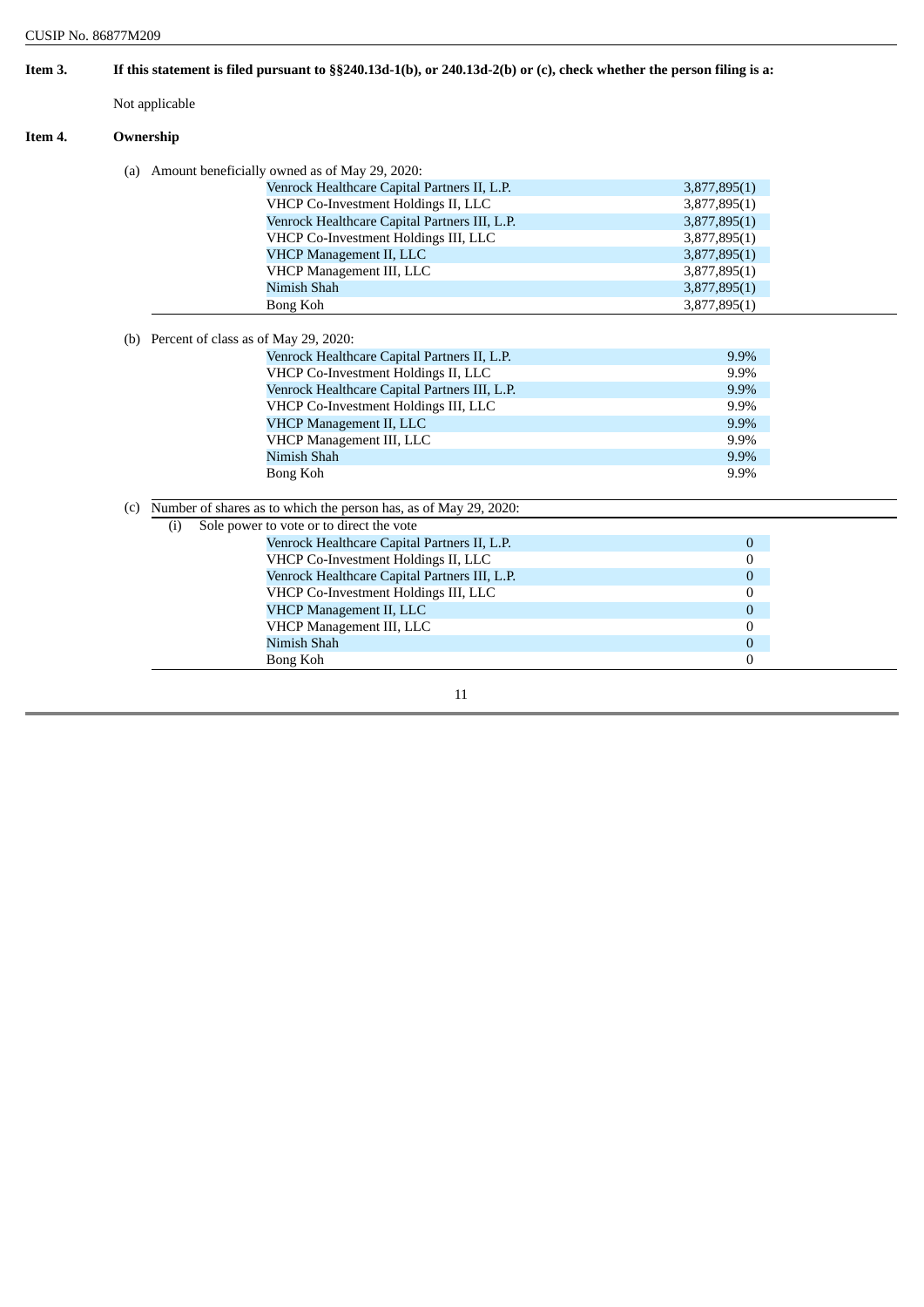| (ii)  | Shared power to vote or to direct the vote              |              |
|-------|---------------------------------------------------------|--------------|
|       | Venrock Healthcare Capital Partners II, L.P.            | 3,877,895(1) |
|       | VHCP Co-Investment Holdings II, LLC                     | 3,877,895(1) |
|       | Venrock Healthcare Capital Partners III, L.P.           | 3,877,895(1) |
|       | VHCP Co-Investment Holdings III, LLC                    | 3,877,895(1) |
|       | VHCP Management II, LLC                                 | 3,877,895(1) |
|       | VHCP Management III, LLC                                | 3,877,895(1) |
|       | Nimish Shah                                             | 3,877,895(1) |
|       | Bong Koh                                                | 3,877,895(1) |
|       |                                                         |              |
| (iii) | Sole power to dispose or to direct the disposition of   |              |
|       | Venrock Healthcare Capital Partners II, L.P.            | $\mathbf{0}$ |
|       | VHCP Co-Investment Holdings II, LLC                     | 0            |
|       | Venrock Healthcare Capital Partners III, L.P.           | $\mathbf{0}$ |
|       | VHCP Co-Investment Holdings III, LLC                    | 0            |
|       | VHCP Management II, LLC                                 | $\mathbf{0}$ |
|       | VHCP Management III, LLC                                | 0            |
|       | Nimish Shah                                             | $\mathbf{0}$ |
|       | Bong Koh                                                | 0            |
|       |                                                         |              |
| (iv)  | Shared power to dispose or to direct the disposition of |              |
|       | Venrock Healthcare Capital Partners II, L.P.            | 3,877,895(1) |
|       | VHCP Co-Investment Holdings II, LLC                     | 3,877,895(1) |
|       | Venrock Healthcare Capital Partners III, L.P.           | 3,877,895(1) |
|       | VHCP Co-Investment Holdings III, LLC                    | 3,877,895(1) |
|       | VHCP Management II, LLC                                 | 3,877,895(1) |
|       | VHCP Management III, LLC                                | 3,877,895(1) |
|       | Nimish Shah                                             | 3,877,895(1) |
|       | Bong Koh                                                | 3,877,895(1) |

<sup>(1)</sup> These shares are owned directly as follows: 1,024,928 shares are owned by Venrock Healthcare Capital Partners II, L.P., 415,323 shares are owned by VHCP Co-Investment Holdings II, LLC, 2,216,217 shares are owned by Venrock Healthcare Capital Partners III, L.P. and 221,427 shares are owned by VHCP Co-Investment Holdings III, LLC. VHCP Management II, LLC is the general partner of Venrock Healthcare Capital Partners II, L.P. and the manager of VHCP Co-Investment Holdings II, LLC. VHCP Management III, LLC is the general partner of Venrock Healthcare Capital Partners III, L.P. and the manager of VHCP Co-Investment Holdings III, LLC. Messrs. Shah and Koh are the voting members of VHCP Management II, LLC and VHCP Management III, LLC.

## **Item 5. Ownership of Five Percent or Less of a Class**

If this statement is being filed to report the fact that as of the date hereof the reporting person has ceased to be the beneficial owner of more than five percent of the class of securities, check the following o.

## **Item 6. Ownership of More than Five Percent on Behalf of Another Person**

Not Applicable

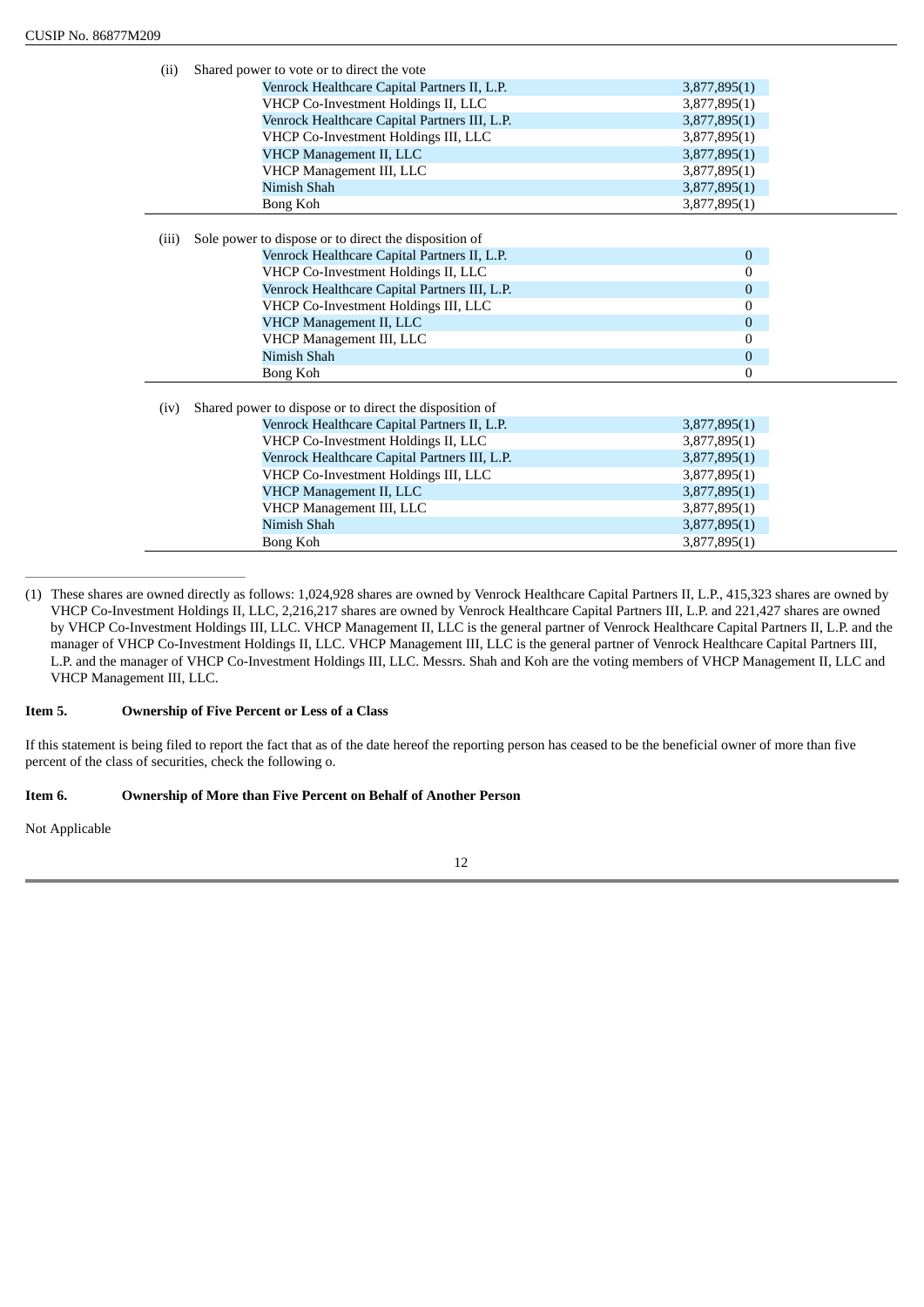| <b>CUSIP No. 86877M209</b> |                                                                                                                                                              |  |
|----------------------------|--------------------------------------------------------------------------------------------------------------------------------------------------------------|--|
| Item 7.                    | Identification and Classification of the Subsidiary Which Acquired the Security Being Reported on By the Parent Holding<br><b>Company or Control Person.</b> |  |
| Not Applicable             |                                                                                                                                                              |  |
| Item 8.                    | <b>Identification and Classification of Members of the Group</b>                                                                                             |  |
| Not Applicable             |                                                                                                                                                              |  |
| Item 9.                    | <b>Notice of Dissolution of a Group</b>                                                                                                                      |  |
| Not Applicable             |                                                                                                                                                              |  |
| Item 10.                   | <b>Certification</b>                                                                                                                                         |  |
|                            |                                                                                                                                                              |  |

By signing below I certify that, to the best of my knowledge and belief, the securities referred to above were not acquired and are not held for the purpose of or with the effect of changing or influencing the control of the issuer of the securities and were not acquired and are not held in connection with or as a participant in any transaction having that purpose or effect, other than activities solely in connection with a nomination under § 240.14a-11.

13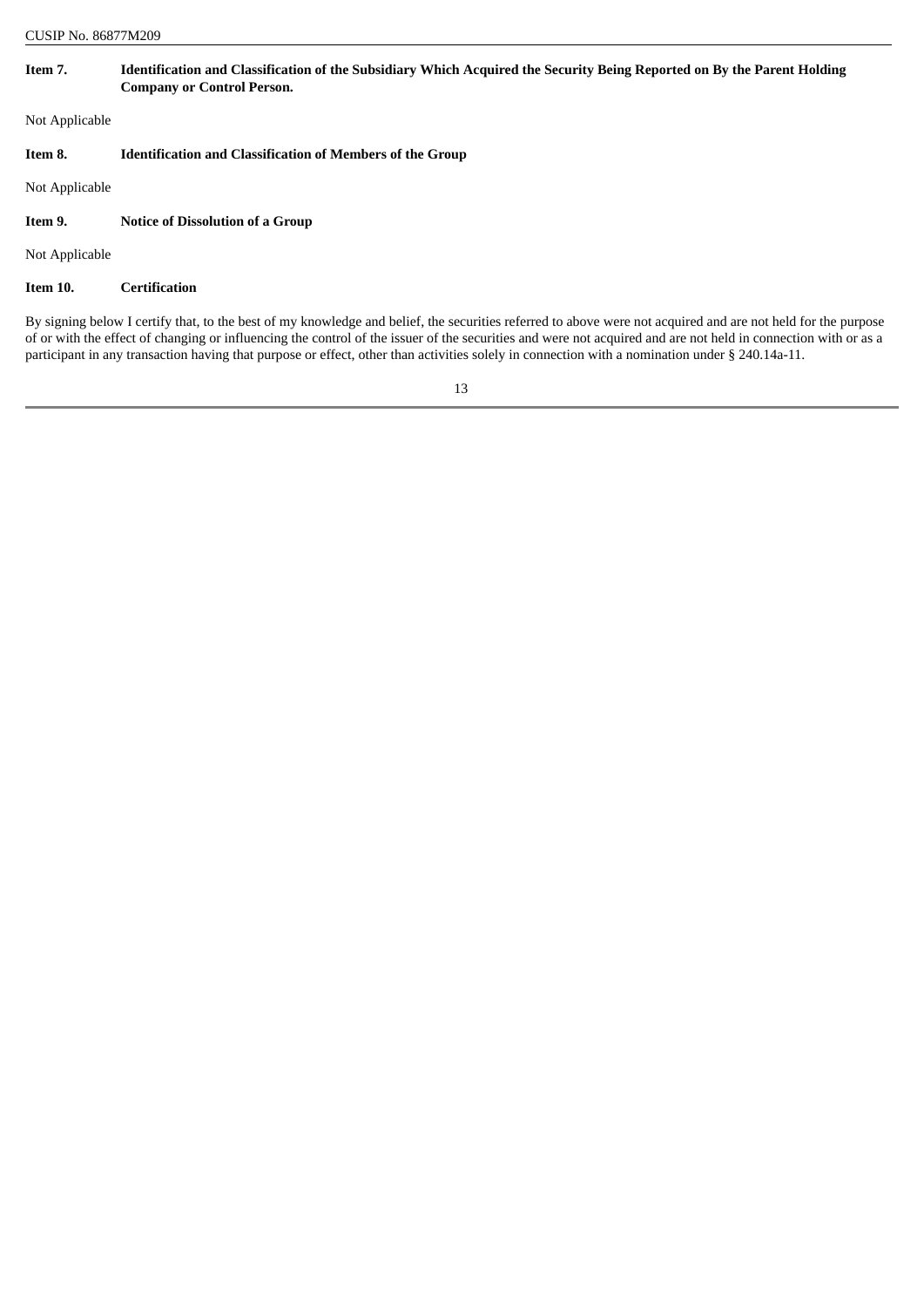## **SIGNATURE**

After reasonable inquiry and to the best of my knowledge and belief, I certify that the information set forth in this statement is true, complete and correct.

Dated: May 29, 2020

| Venrock Healthcare Capital Partners II, L.P. |                                     |                                      | Venrock Healthcare Capital Partners III, L.P. |  |
|----------------------------------------------|-------------------------------------|--------------------------------------|-----------------------------------------------|--|
| By:                                          | VHCP Management II, LLC             | $\rm\,By:$                           | VHCP Management III, LLC                      |  |
| Its:                                         | <b>General Partner</b>              | Its:                                 | <b>General Partner</b>                        |  |
| By:                                          | /s/ David L. Stepp                  | By:                                  | /s/ David L. Stepp                            |  |
|                                              | David L. Stepp<br>Name:             |                                      | David L. Stepp<br>Name:                       |  |
|                                              | <b>Authorized Signatory</b><br>Its: |                                      | <b>Authorized Signatory</b><br>Its:           |  |
| <b>VHCP Co-Investment Holdings II, LLC</b>   |                                     | VHCP Co-Investment Holdings III, LLC |                                               |  |
| By:                                          | VHCP Management II, LLC             | By:                                  | VHCP Management III, LLC                      |  |
| Its:                                         | Manager                             | Its:                                 | Manager                                       |  |
| $\rm\,By:$                                   | /s/ David L. Stepp                  | By:                                  | /s/ David L. Stepp                            |  |
|                                              | David L. Stepp<br>Name:             |                                      | David L. Stepp<br>Name:                       |  |
|                                              | <b>Authorized Signatory</b><br>Its: |                                      | <b>Authorized Signatory</b><br>Its:           |  |
| <b>VHCP Management II, LLC</b>               |                                     |                                      | <b>VHCP Management III, LLC</b>               |  |
| By:                                          | /s/ David L. Stepp                  | $\rm\,By:$                           | /s/ David L. Stepp                            |  |
|                                              | David L. Stepp<br>Name:             |                                      | David L. Stepp<br>Name:                       |  |
|                                              | <b>Authorized Signatory</b><br>Its: |                                      | <b>Authorized Signatory</b><br>Its:           |  |
| <b>Nimish Shah</b>                           |                                     | <b>Bong Koh</b>                      |                                               |  |
| By:                                          | /s/ David L. Stepp                  | By:                                  | /s/ David L. Stepp                            |  |
|                                              | David L. Stepp, as attorney-in-fact |                                      | David L. Stepp, as attorney-in-fact           |  |
|                                              |                                     | 14                                   |                                               |  |
|                                              |                                     |                                      |                                               |  |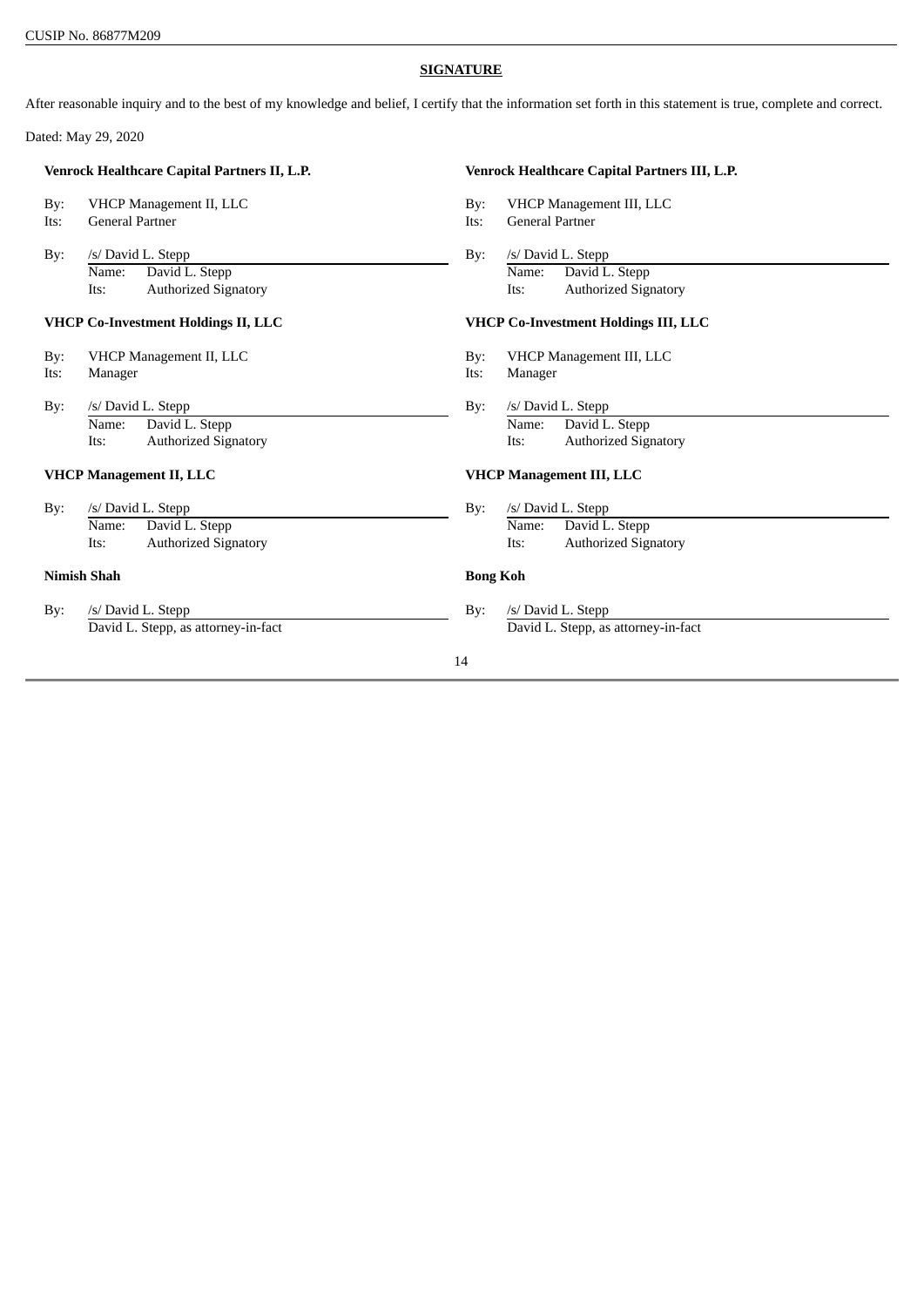## **EXHIBITS**

A: Joint Filing Agreement

B: Power of Attorney for Bong Koh

C: Power of Attorney for Nimish Shah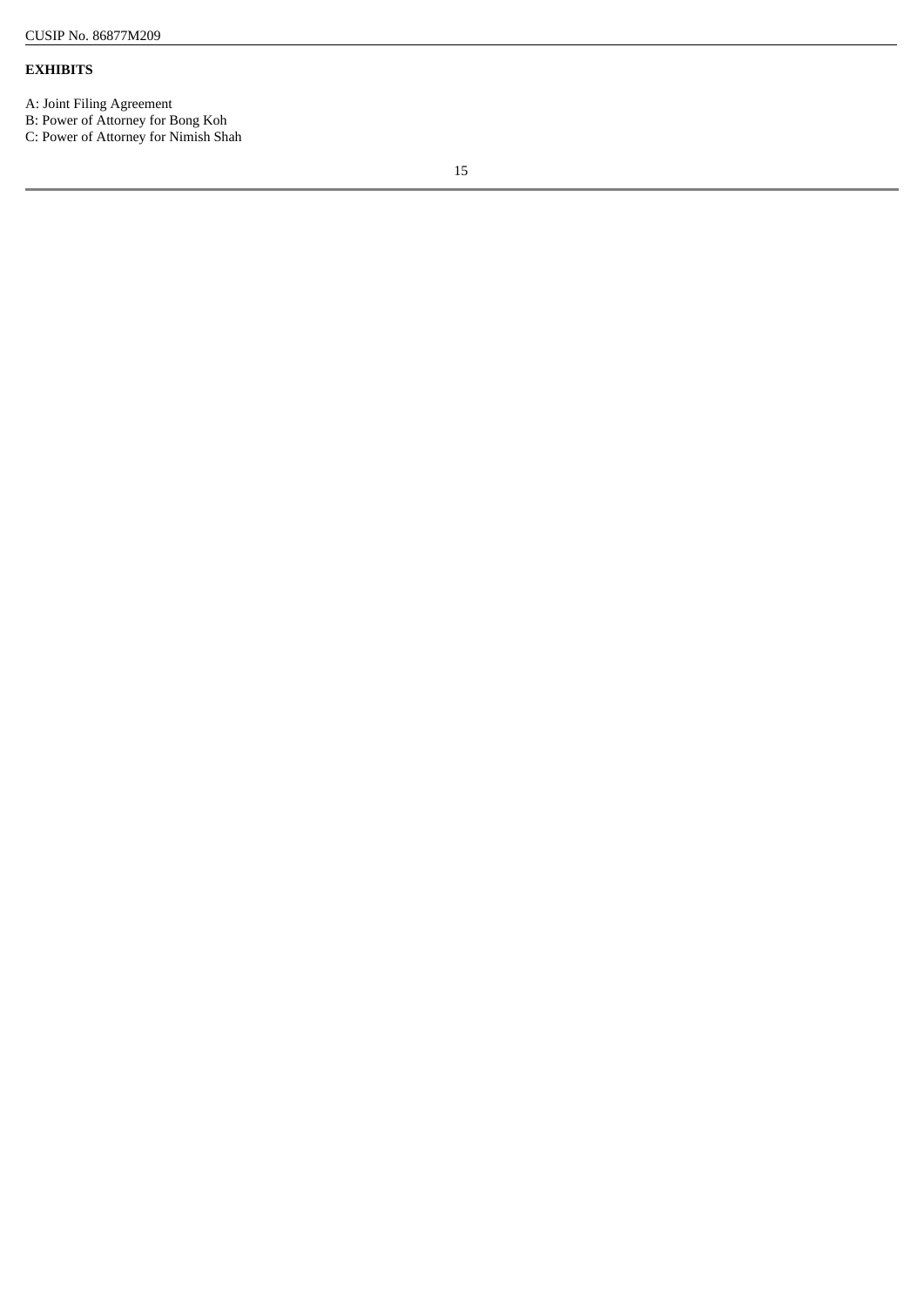## **EXHIBIT A**

## **JOINT FILING AGREEMENT**

In accordance with Rule 13d-1(k) under the Securities Exchange Act of 1934, as amended, the undersigned agree to the joint filing on behalf of each of them of a statement on Schedule 13G (including amendments thereto) with respect to the Common Stock of Surface Oncology, Inc. and further agree that this agreement be included as an exhibit to such filing. Each party to the agreement expressly authorizes each other party to file on its behalf any and all amendments to such statement. Each party to this agreement agrees that this joint filing agreement may be signed in counterparts.

In evidence whereof, the undersigned have caused this Agreement to be executed on their behalf this 29<sup>th</sup> day of May, 2020.

| Venrock Healthcare Capital Partners II, L.P.                                                                                       | Venrock Healthcare Capital Partners III, L.P.                                                                                              |  |
|------------------------------------------------------------------------------------------------------------------------------------|--------------------------------------------------------------------------------------------------------------------------------------------|--|
| VHCP Management II, LLC<br><b>General Partner</b>                                                                                  | VHCP Management III, LLC<br>$\rm\,By:$<br><b>General Partner</b><br>Its:                                                                   |  |
| /s/ David L. Stepp<br>David L. Stepp<br>Name:<br><b>Authorized Signatory</b><br>Its:<br><b>VHCP Co-Investment Holdings II, LLC</b> | /s/ David L. Stepp<br>By:<br>David L. Stepp<br>Name:<br><b>Authorized Signatory</b><br>Its:<br><b>VHCP Co-Investment Holdings III, LLC</b> |  |
| VHCP Management II, LLC<br>Manager                                                                                                 | VHCP Management III, LLC<br>$\rm\,By:$<br>Its:<br>Manager                                                                                  |  |
| /s/ David L. Stepp<br>David L. Stepp<br>Name:<br><b>Authorized Signatory</b><br>Its:                                               | /s/ David L. Stepp<br>By:<br>David L. Stepp<br>Name:<br><b>Authorized Signatory</b><br>Its:                                                |  |
| <b>VHCP Management II, LLC</b>                                                                                                     | <b>VHCP Management III, LLC</b>                                                                                                            |  |
| /s/ David L. Stepp<br>David L. Stepp<br>Name:<br><b>Authorized Signatory</b><br>Its:                                               | /s/ David L. Stepp<br>By:<br>David L. Stepp<br>Name:<br><b>Authorized Signatory</b><br>Its:                                                |  |
| <b>Nimish Shah</b>                                                                                                                 | <b>Bong Koh</b>                                                                                                                            |  |
| /s/ David L. Stepp<br>David L. Stepp, as attorney-in-fact                                                                          | /s/ David L. Stepp<br>By:<br>David L. Stepp, as attorney-in-fact                                                                           |  |

 $\sim$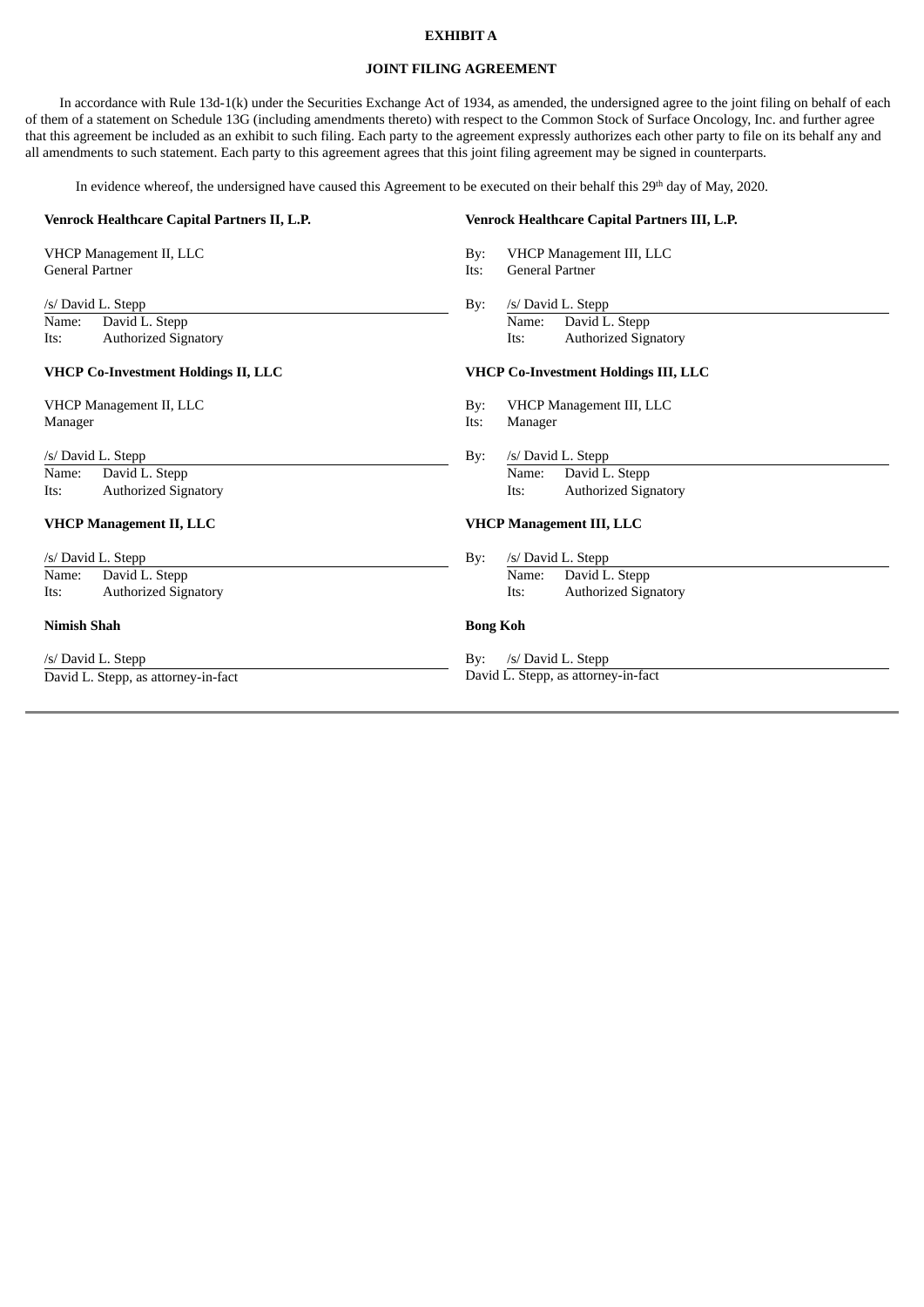### **EXHIBIT B**

### **POWER OF ATTORNEY FOR BONG KOH**

KNOW ALL BY THESE PRESENTS, that the undersigned hereby constitutes and appoints each of David L. Stepp, Sherman G. Souther and Lisa D. Harris signing individually, the undersigned's true and lawful attorney-in fact and agent to:

- (i) prepare execute and file, for and on behalf of the undersigned, any and all documents and filings that are required or advisable to be made with the United States Securities and Exchange Commission, any stock exchange or similar authority, under the Securities Exchange Act of 1934, as amended (the "Exchange Act"), and the rules and regulations promulgated thereunder, including without limitation (a) any Joint Filing Agreement under Rule 13d-1(k) of the Exchange Act (or any successor provision thereunder), Schedule 13D and Schedule 13G (or any successor schedules or forms adopted under the Exchange Act ) and any amendments thereto in accordance with Section 13 of the Exchange Act and the rules thereunder, and (b) Forms 3, 4 and 5 and any amendments thereto in accordance with Section 16(a) of the Exchange Act and the rules thereunder; and
- (ii) take any other action of any nature whatsoever in connection with the foregoing which, in the opinion of such attorney-in-fact, may be of benefit, in the best interest of, or legally required by, the undersigned, it being understood that the documents executed by such attorney-in-fact on behalf of the undersigned pursuant to this Power of Attorney shall be in such form and shall contain such terms and conditions as such attorney-in-fact may approve in such attorney-in-fact's discretion.

The undersigned hereby grants to such attorney-in-fact full power and authority to do and perform any and every act and thing whatsoever requisite, necessary, or proper to be done in the exercise of any of the rights and powers herein granted, as fully to all intents and purposes as the undersigned might or could do if personally present, with full power of substitution or revocation, hereby ratifying and confirming all that such attorney-in-fact, or such attorney-in-fact's substitute or substitutes, shall lawfully do or cause to be done by virtue of this power of attorney and the rights and powers herein granted. The undersigned acknowledges that the foregoing attorney-in-fact, in serving in such capacity at the request of undersigned, is not assuming, nor is Venrock assuming, any of the undersigned's responsibilities to comply with the Exchange Act, including without limitation Sections 13 and 16 of the Exchange Act.

This power of Attorney shall remain in full force and effect until the earliest to occur of (a) the undersigned is no longer required to file any form or document with respect to the undersigned's holdings of and transactions in securities issued by a company, (b) revocation by the undersigned in a signed writing delivered to the foregoing attorney-in-fact, or (c) until such attorney-in-fact shall no longer be employed by VR Management, LLC (or its successor).

IN WITNESS WHEREOF, the undersigned has cause this Power of Attorney to be executed as of this  $29<sup>th</sup>$  day of May, 2020.

/s/ Bong Koh